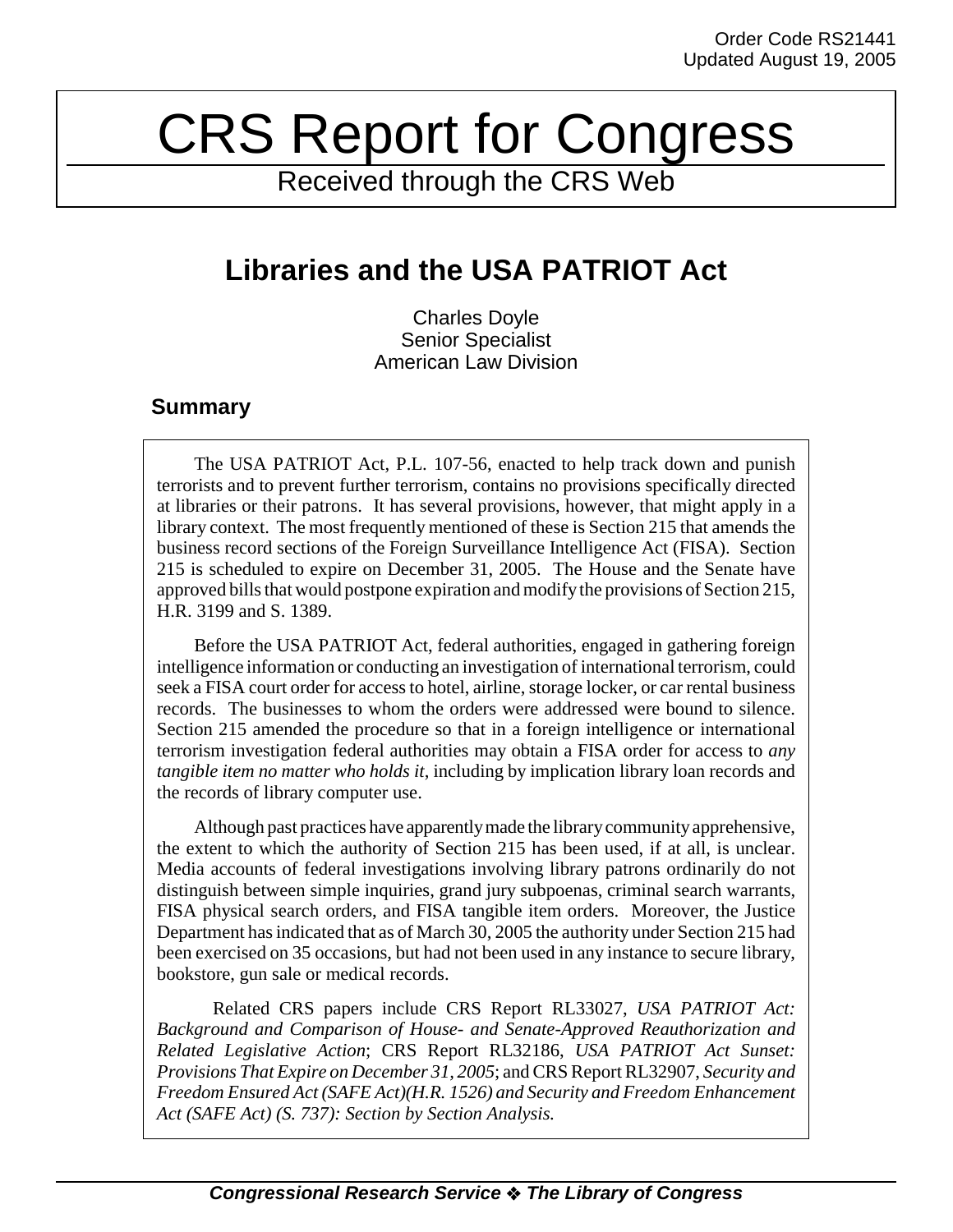**Background.** The USA PATRIOT Act (the Patriot Act), P.L. 107-56, 115 Stat. 272 (2001), was enacted in the wake of the terrorist attacks of September 11, 2001 to provide federal authorities "with the appropriate tools required to intercept and obstruct terrorism." The act has no provisions that mention libraries as such and does not appear to have any provisions directly aimed at libraries. The ALA and some its members appear to be particularly concerned, however, about the impact upon them of provisions of more general application, particularly amendments to the Foreign Intelligence Surveillance Act (FISA), 50 U.S.C. 1801-1862.

In fact, the American Library Association (ALA) Council has recently adopted a resolution that, among other things, declares that the ALA "considers sections of the USA PATRIOT Act ... a present danger to the constitutional rights and privacy rights of library users and urges the United States Congress to: 1. provide active oversight to the implementation of the USA PATRIOT Act and other related measures ... and 3. amend or change the sections of these laws and the guidelines that threaten or abridge the rights of inquiry and free expression...." *Resolution on the USA Patriot Act and Related Measures That Infringe on the Rights of Library Users* (January 29 2003), available at [http://www.ala.org].

The sensitivity of the library community may be attributable in part to its experience with a past investigative program of the Federal Bureau of Investigation (FBI). Beginning in the early 1960's, Soviet intelligence services apparently sought to systematically collect unclassified information available in U.S. libraries, particularly scientific and other technical libraries. The practice seems to have included research by Soviet agents and the employment of innocent university students to do the research. In order to keep abreast of Soviet activities, the FBI solicited the assistance of librarians in the institutions that might be targeted by the Soviets and formalized the approach at least in the New York area as the Library Awareness Program. When the program's existence came to light, the library community objected vehemently, and the program was apparently dropped, *see generally, FBI Counterintelligence Visits to Libraries: Hearings Before the Subcomm. on Civil and Constitutional Rights of the House Comm. on the Judiciary*, 100th Cong., 2d Sess. (1988); *The FBI's Library Awareness Program: Is Big Brother Reading Over Your Shoulder?* 65 NEW YORK UNIVERSITY LAW REVIEW 1532 (1990).

**Legal Environment.** The FBI has authority to conduct both criminal and foreign intelligence investigations, 28 U.S.C. 533-535; 28 C.F.R. §0.85. The judges of the Foreign Intelligence Surveillance court, assigned from elsewhere on the federal bench to a court established under the Foreign Intelligence Surveillance Act (FISA), may authorize FBI agents conducting a foreign intelligence investigation to wiretap, conduct physical searches, or use pen registers or trap and trace devices (instruments to secretly identify the source and addressees of telephone calls made to and from a particular telephone), 50 U.S.C. 1801-1846. The FBI enjoys similar judicially-assisted, investigative powers in criminal cases, 18 U.S.C. 2510-2522, 2701-2708, 3121-3127. In addition, without recourse to the courts, the FBI in foreign intelligence cases may issue so-called national security letters (NSL) demanding a limited amount of customer identifying information from communications, financial, and credit reporting concerns, 18 U.S.C. 2709, 12 U.S.C. 3414, 15 U.S.C. 1681.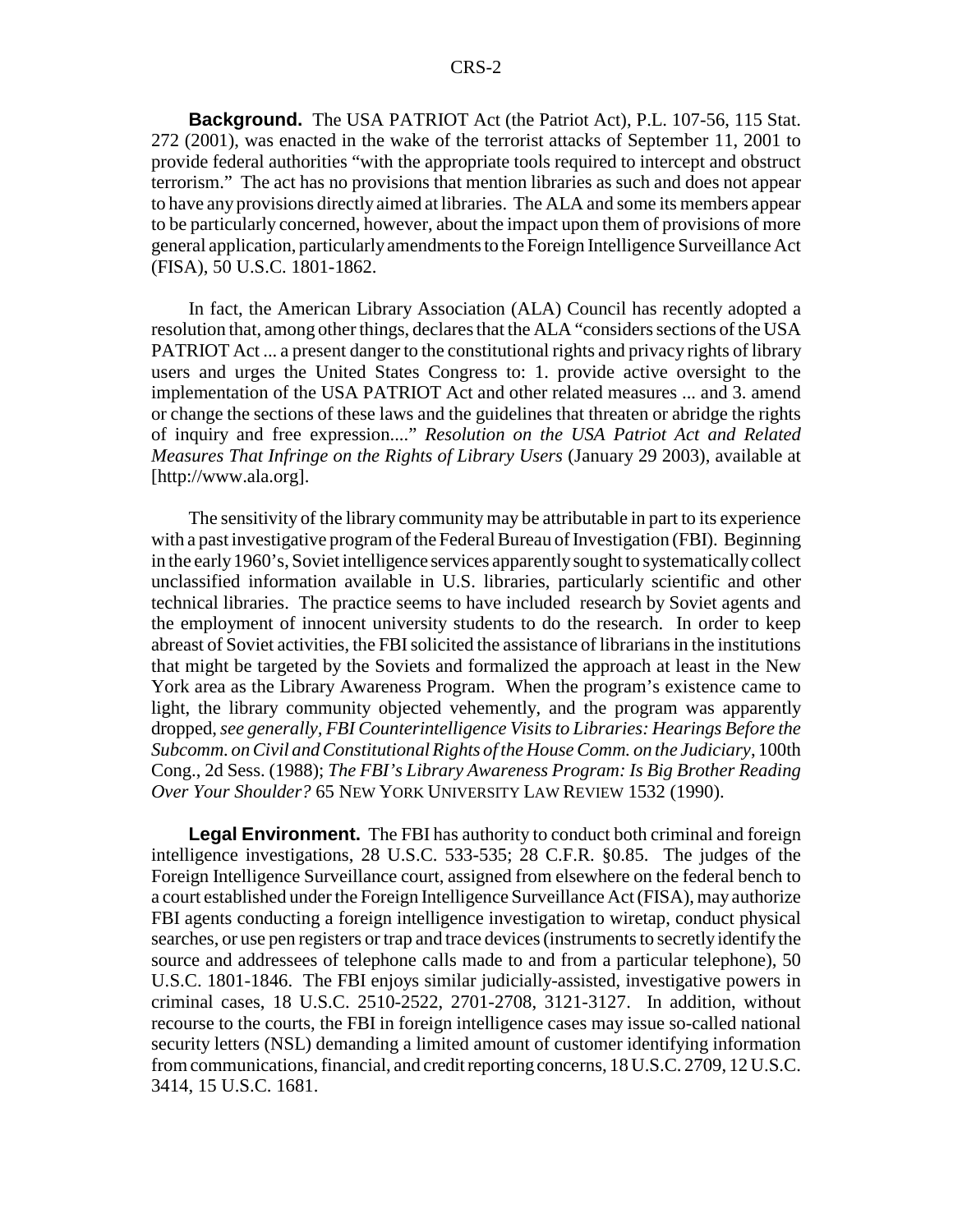Although the library community stoutly defends the importance of library-patron confidentiality, federal law has yet to recognize its privileged status, F.R.Evid. 501; 22 WRIGHT & GRAHAM, FEDERAL PRACTICE AND PROCEDURE: EVIDENCE, §§5430, 5431 (1980 & 2002 Supp.)(nevertheless suggesting that a limited research privilege akin to a newsman's privilege might some day be recognized). Notwithstanding any intrusion upon library-patron confidentiality, as a general rule libraries and librarians must comply with federal grand jury subpoenas, federal search warrants, and other federal court orders. Moreover, federal investigators are free to request and receive any assistance from libraries and librarians that they are willing to provide.

The Patriot Act amended and generally expanded the judicially-assisted criminal and foreign intelligence investigative powers and the NSL authority as well. Moreover, Section 215 of the Patriot Act amended the FISA provisions authorizing FISA court orders for FBI access to business records and other tangible items in foreign intelligence and international terrorism investigations. It is Section 215 that is most often mentioned when the Patriot Act's impact upon libraries is discussed.

*Business Records and Other Tangible Items*: Prior to passage of the Patriot Act, FISA empowered the judges of the FISA court to grant the FBI access to certain business records, 50 U.S.C. 1861-1863 (2000 ed.). As noted below with an emphasis on the components later changed, the procedure called for the following:

- a FISA court order granting FBI access to the business records of

 -- *common carriers (airlines, bus companies, and others in the business of passenger transportation)*;

-- *businesses that provided public accommodations (hotels, models, etc.);*

 *-- storage locker facilities; or*

 *--vehicle rental agencies;*

- either (1) in order to gather foreign intelligence information, i.e., information that

-- related to the U.S. ability to protect against:

--- attacks or other hostile acts of a foreign power its agents;

--- sabotage or international terrorism committed by a foreign power its agents; or

--- clandestine intelligence activities by a foreign power, its intelligence services,

or agents; or

-- related to:

- --- U.S. national defense or security; or
- --- the conduct of U.S. foreign affairs;

- or (2) in order to conduct an investigation of international terrorism, i.e., of

- -- dangerous or violent crimes
- -- apparently intended to
	- --- coerce a civilian population;
	- --- influence government policy by coercion; or
	- --- affect government conduct by kidnaping or assassination; and
- -- that are committed overseas or are international in nature or effect;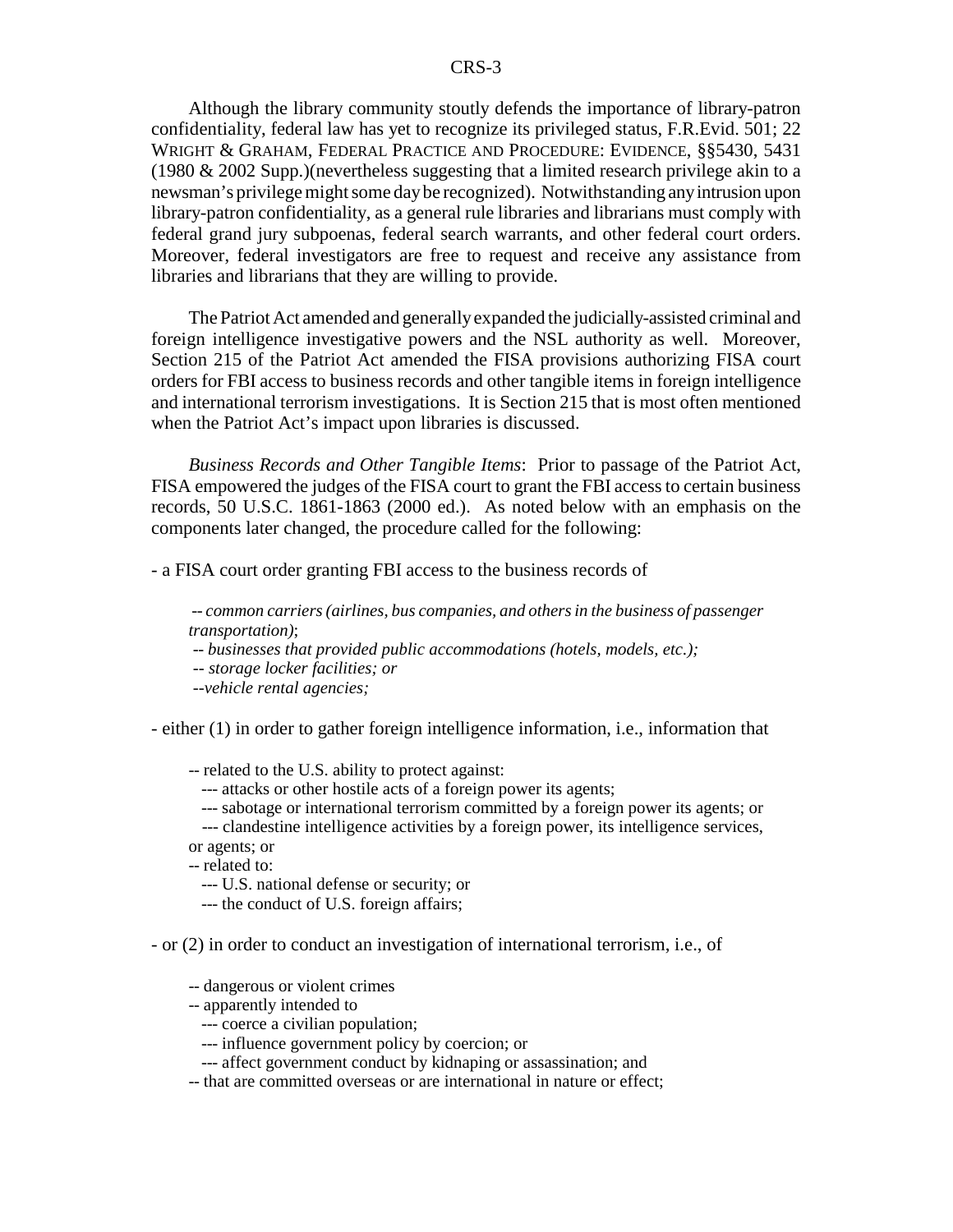- *upon a specification of a reason to believe that the records sought were those of a foreign power or one of its agents*; and

- those to whom the order was directed were required to comply and were forbidden to disclose the existence or specifics of the order.

Section 215 of the Patriot Act rewrote the business records provisions, 50 U.S.C. 1861-1862, so that now:

- a FISA judge may grant an FBI request for an order granting access to *any relevant tangible item* (including books, records, records, papers, documents, and other items);

- either (1) in order to gather foreign intelligence information *that does not concern an American*, i.e., information that

-- related to the U.S. ability to protect against:

--- attacks or other hostile acts of a foreign power its agents;

--- sabotage or international terrorism committed by a foreign power its agents; or

 --- clandestine intelligence activities by a foreign power, its intelligence services, or agents; or

-- related to:

--- U.S. national defense or security; or

--- the conduct of U.S. foreign affairs;

- or (2) in order to conduct an investigation to protect against international terrorism, i.e.,

-- dangerous or violent crimes

-- apparently intended to

--- coerce a civilian population;

--- influence government policy by coercion; or

--- affect government conduct by kidnaping or assassination; and

-- that are committed overseas or are international in nature or effect;

- or in order to conduct an investigation to protect against clandestine intelligence activities;

- *as long as any investigation of an American is not based solely on the American's exercise of his or her 1st Amendment rights*; and

- those to whom the order is directed are required to comply and are forbidden to disclose the existence or specifics of the order.

Press accounts of the library community's misgivings mention features introduced by Section 215 as well as those that pre-date its enactment. They refer to the fact that FISA court proceedings are conducted behind closed doors and that record holders and other custodians of the tangible items covered by a FISA order are bound to secrecy, *USA Today*, A3 (December 17, 2002)("Now, an agent merely must convince the secret Foreign Intelligence Surveillance Court that such records could aid a terrorism probe. Along with the search warrant comes a gag order"); *Miami Herald*, 1 (September 1, 2002)("The FBI can make its case in a special 'spy court' — a secret, closed proceeding....Once contacted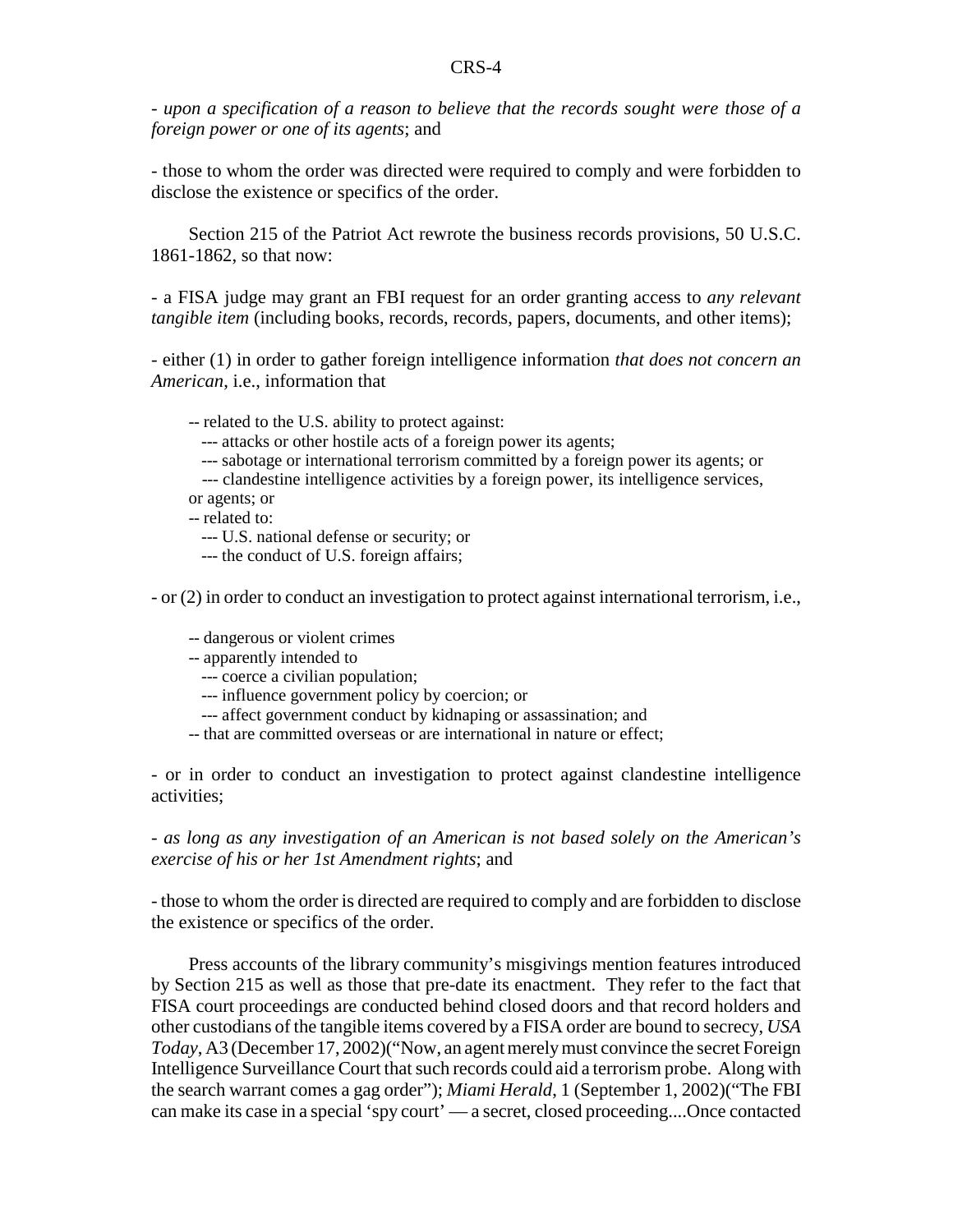by agents, a librarian can't tell anyone about the records request"). These are conditions that existed before the amendments of Section 215, albeit in a more limited context.

On the other hand, they point out that the FISA provisions that once applied to motel records now may also reach records relating to the use of a public library's books and computers, and allude to the disappearance of the requirement of probable cause or "reason to believe" that the records involve the activities of a foreign power or its agents, *Contra Consta Times*, 35 (October 20, 2002)("Section 215 allows federal agents to get a search warrant to examine certain 'business records' as part of terrorism investigations, and that can include records from public libraries");<sup>1</sup> ("... the Patriot Act eliminates the need to show probable cause before invading a patron's privacy. The new law allows the FBI to go to a secret foreign intelligence court, claim the information desired is part of a terrorism investigation and walk away with a court order allowing it to take a look at all the Internet traffic emanating from a library on a particular day. Moreover, librarians are prohibited from disclosing anything about law enforcement's visit").

It is not clear how often, if at all, the new authority granted by Section 215 might be used to secure records or other library items. Accounts in the popular press often speak in general terms making it difficult to distinguish simple FBI requests, grand jury subpoenas, criminal search warrants, FISA physical search orders, national security letters, and FISA tangible item orders. Justice Department officials have revealed that the authority had been used on 35 occasions as of March 30, 2005, but had yet to be used to acquire library, bookstore, gun sale, or medical records.<sup>2</sup> They have argued, however, that terrorists should not be allowed to exploit library and other services with impunity.<sup>3</sup> On the other hand, they concede that Section 215 is not as clearly stated as they might prefer but have expressed a general willingness to support clarifying amendments.<sup>4</sup>

**Post-USA PATRIOT Act Legislative Developments.** The House and the Senate have approved somewhat different proposals postponing the expiration of Section 215 and modifying its provisions, the House (H.R. 3199) on July 21, 2005, 151 *Cong. Rec*. H6307, and the Senate (S. 1389) on July 29, 2005, 151 *Cong. Rec*. S9559-562. Under the House bill, Section 215 sunsets on December 31, 2015; under the Senate bill, on December 31, 2009. Both insist that the FBI Director personally approve an application for a FISA order granting access to library records. S. 1389 alone requires that

<sup>1</sup> *St. Petersburg Times*, [http://pqasb.pqarchiver.com/sptimes/141062981.html?MAC=76d995da7 e9f339c14d469099e3d2307&did=141062981&FMT=FT&FMTS=FT&date=Jul+23%2C+200 2&author=&pub=St.+Petersburg+Times&printformat=&desc=A+chill+in+the+library+Series %3A+EDITORIALS].

<sup>2</sup> United States Department of Justice, *Fact Sheet: USA PATRIOT Act Provisions Set for Reauthorization* (April 5, 2005), available on June 21, 2005 at [http://www.usdoj.gov/opa/pr/ 2005/April/05\_opa\_163.htm].

<sup>3</sup> See, e.g., *Oversight of the USA PATRIOT Act: Hearing Before the Senate Comm. on the Judiciary*, 109<sup>th</sup> Cong., 1<sup>st</sup> Sess. (2005), testimony of Attorney General Alberto R. Gonzales, available on June 21, 2005 at [http://judiciary.senate.gov/testimony.cfm?id=1439&wit\_id=3936].

<sup>4</sup> *Oversight Hearing on the Implementation of the USA PATRIOT Act: Hearings Before the House Committee on the Judiciary*, 109<sup>th</sup> Cong. 1<sup>st</sup> Sess. (2005), statement of Deputy Attorney General James B. Comey, available on June 21, 2005, at [http://judiciary.house.gov/media/ pdfs/comey060805.pdf].